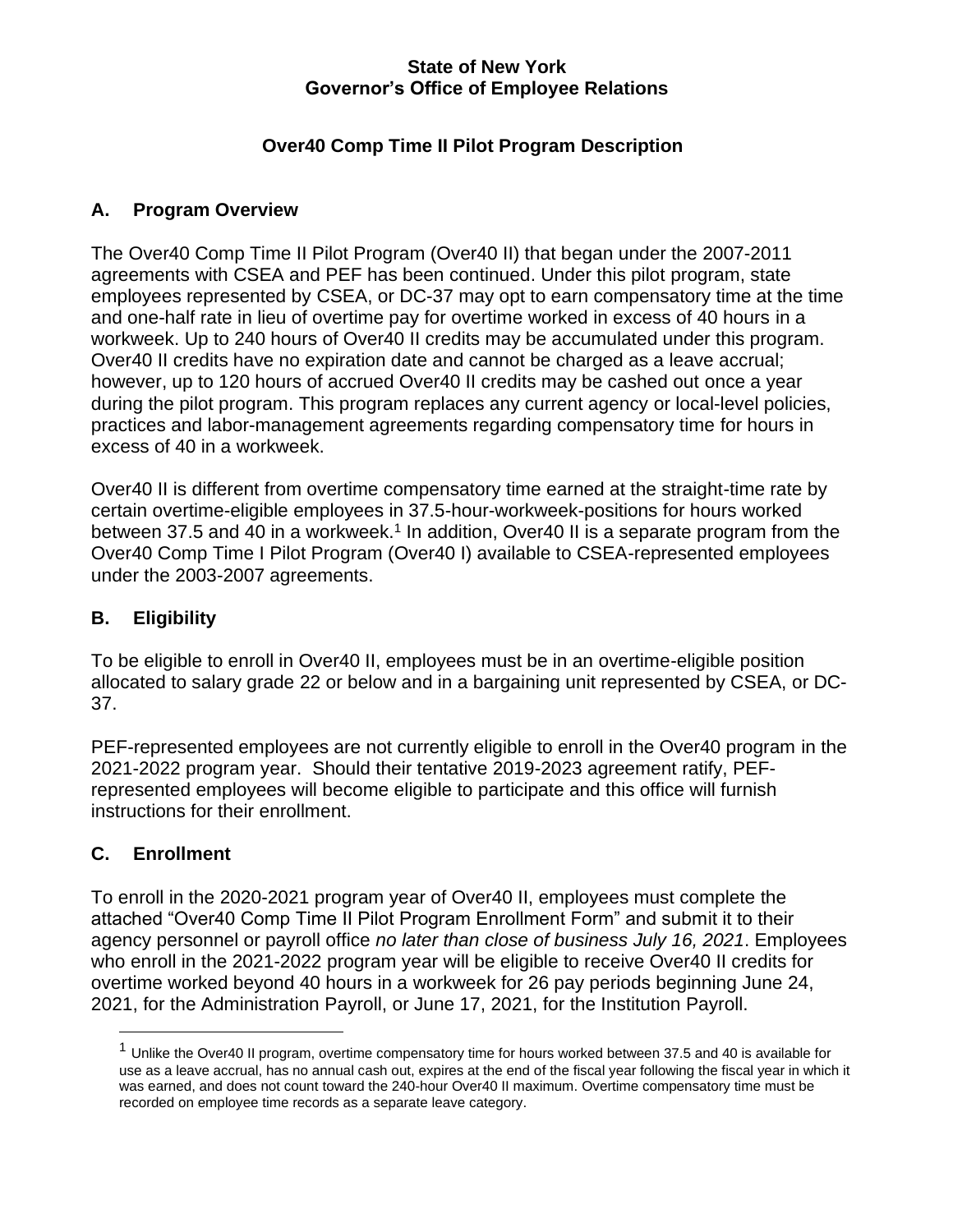Eligible employees may opt to participate in this program for one or more program years during the term of the pilot but need not participate in all program years. Once employees enroll for a program year, they may not withdraw and must participate for the entire program year as long as they continue to be employed in an overtime-eligible position in a participating bargaining unit. Participation also continues if the employee moves to another agency and remains in an overtime-eligible position in a participating bargaining unit.

# **D. Earning Over40 Comp Time II**

Under this program, eligible employees will earn Over40 II credits at the time and one-half rate for all overtime hours worked in excess of 40 hours in a workweek until they reach the 240-hour maximum. Employees who reach the 240-hour maximum for Over40 II are prohibited from earning any additional Over40 II credits until that balance is reduced below the 240-hour maximum, and those employees must be paid at the overtime rate for any additional overtime worked until their balance is reduced below 240 hours.

Participating firefighters in the Division of Military and Naval Affairs will earn Over40 II credits when they have worked in excess of 106 hours in a biweekly pay period.

# **E. Prohibition on Use of Over40 Comp Time II Credits as a Leave Accrual**

Over40 II credits cannot be charged as a leave accrual, even when all other credits have been exhausted. Such credits cannot be charged to cover absences from work, as is permitted with regular overtime compensatory time credits for hours worked between 37.5 and 40 in a workweek. Employees who are absent and have exhausted all other credits are deemed to have exhausted all available leave credits for purposes of being eligible for sick leave at half-pay or receiving donated leave under the Leave Donation Program, even though they have a balance of Over40 II credits on their time record.

### **F. Annual Cash-Out of Over40 Comp Time II Credits**

Employees who have accrued Over40 II credits may cash out up to 120 hours of accrued credits once per year during each year of the pilot program, payable in the payroll period closest to December 1, at the employee's straight-time rate of pay at the time of that cashout. In any given program year, employees need not be enrolled in the program and need not be currently employed in an eligible position in order to participate in the annual cashout, provided they have Over40 II credits on their time records. Credits an employee elects to cash out are deducted from the employee's time record as of the date the agency receives the employee's election form.

There will be an annual cash-out election period in October of each year. Appropriate election forms will be distributed before the start of the annual election period.

# **G. Liquidation of Over40 Comp Time II Credits**

An employee receives a lump sum payment for all accrued Over40 II credits whenever one of the following occurs: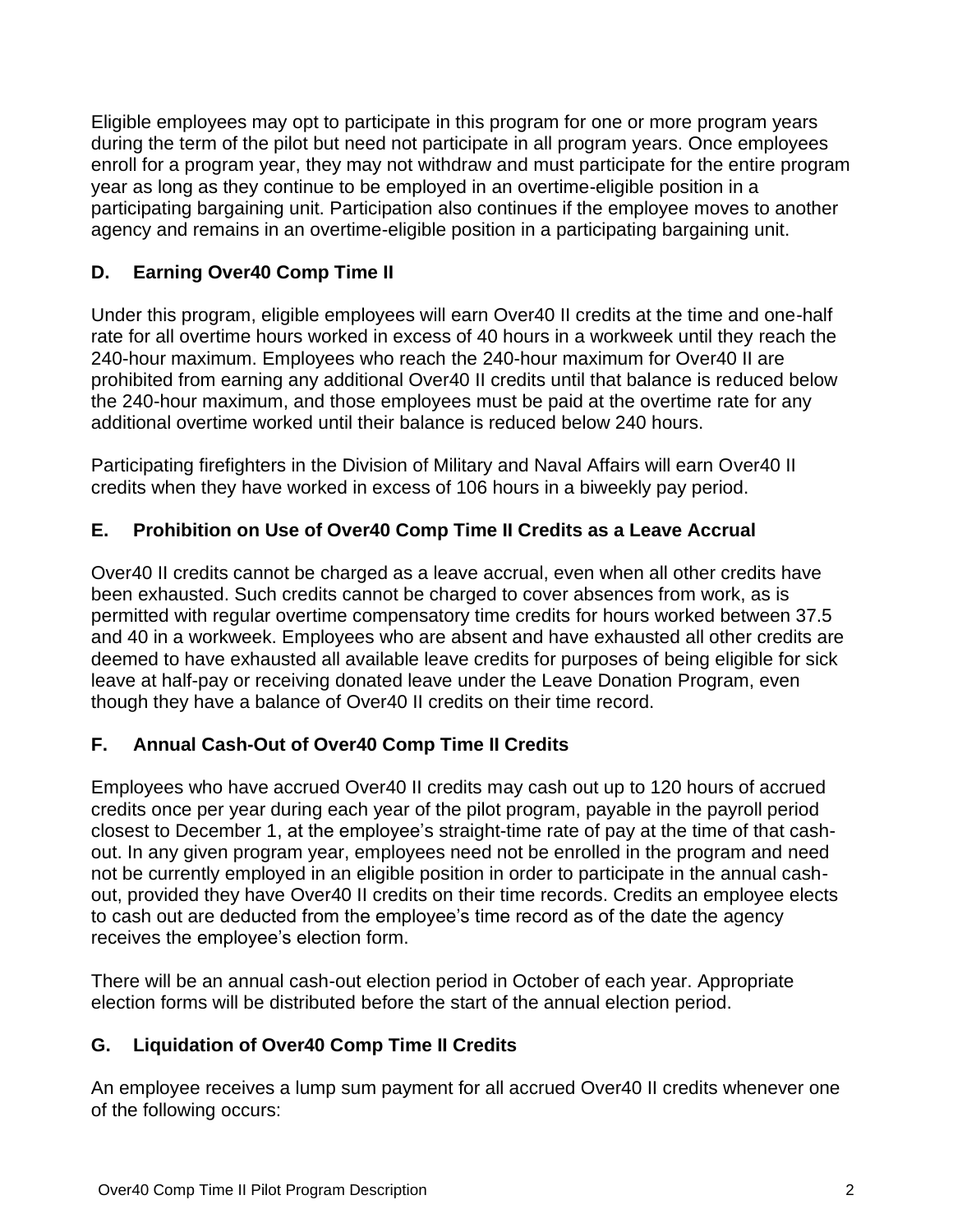- separates for any reason from state service
- moves from the classified service to the unclassified service (including the State University system)
- moves to a position subject to Attendance Rules for Institution Teachers
- moves to an agency or entity subject to a reciprocal agreement
- moves to a position in the classified service in another agency

Over40 II credits are valued at the employee's straight-time rate of pay at the time of liquidation, but in no event shall the rate be less than the Fair Labor Standards Act (FLSA) requirements.

### **H. Retention of Over40 Comp Time II Upon Movement Within the Same Agency**

Whenever an employee moves between a classified service position in the same agency or within the classified service between facilities or institutions within the same agency (SUNY, DOCCS, DOH, OMH, and OPWDD), Over40 II credits are carried forward on the employee's time record. This is true regardless of whether the employee continues to be employed in an overtime-eligible position in a participating bargaining unit or moves to an overtime-ineligible position or a position in a bargaining unit that does not participate in Over40 II.

The Over40 II credits are carried forward on the employee's time record as a separate leave category subject to the provisions of Over40 II, including eligibility to participate in the annual cash-out and the prohibition on use as a leave accrual. Over40 II credits have no expiration date. Employees retain their credits, even if they no longer participate in the program, until they liquidate accrued credits by participating in the annual cash-out or become eligible for a lump sum payment.

### 1. *Over40 Comp Time II and Management-Confidential Compensatory Time Program*

When employees with Over40 II credits on their time record move to an overtime-eligible management-confidential (M/C) position in the same agency, Over40 II credits are retained as a separate leave accrual category on the employee's time record, subject to the provisions of the Over40 II program, including eligibility to participate in the annual cash-out and the prohibition on use as a leave accrual. If the employee later enrolls in the M/C FLSA Overtime Compensatory Time Program (M/C Comp) to receive compensatory time at the time and one-half rate for hours worked over 40 in a workweek, the credits the employee earns are recorded in a separate column on the employee's time record and are subject to the provisions that apply to M/C Comp, including availability for use as a leave accrual and ineligibility to participate in the annual cash-out. However, the balances of Over40 II credits and M/C Comp credits when added together cannot exceed a combined maximum of 240 hours, and the employee cannot earn any additional M/C Comp credits until the combined balance drops below the 240-hour maximum.

Similarly, when employees with M/C Comp credits on their time record move to an overtimeeligible position in the same agency in a bargaining unit participating in Over40 II, M/C Comp credits are carried forward as a separate leave accrual category on the employee's time record subject to the provisions that apply to that program, including availability for use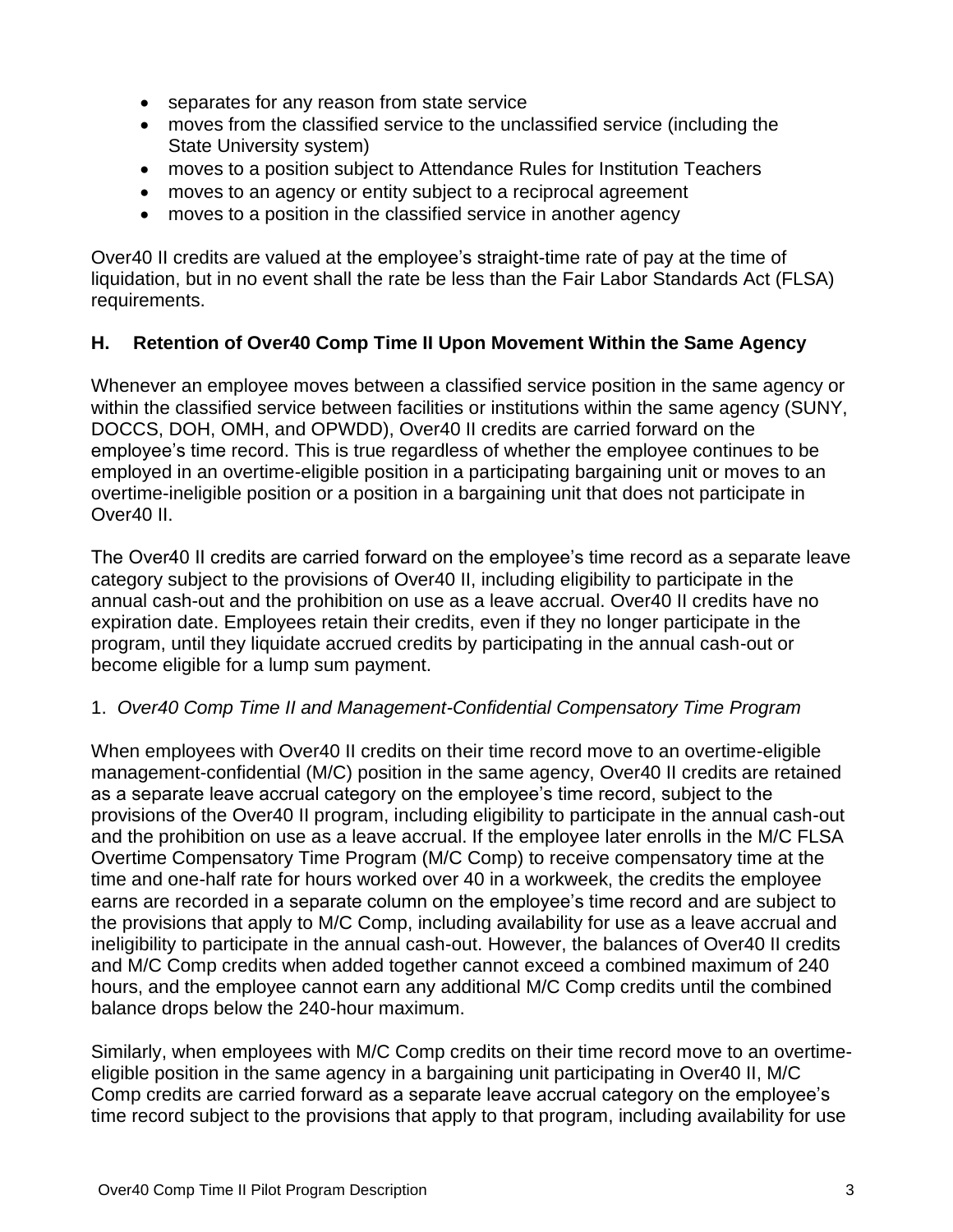as a leave accrual and ineligibility to participate in the annual cash-out. If the employee in the new position enrolls in Over40 II during the annual enrollment period, credits earned under that program are recorded in a separate category on the employee's time record and are subject to the provisions that apply to the Over40 II program, including eligibility to participate in the annual cash-out and prohibition on use as a leave accrual. However, the balances of Over40 II credits and M/C Comp credits when added together cannot exceed a combined maximum of 240 hours, and the employee cannot earn any additional Over40 II credits until the combined balance drops below the 240-hour maximum.

When that movement occurs, an employee who is already at the 240-hour maximum is permitted to enroll in the appropriate program in the new bargaining unit during the enrollment period, but cannot actually earn time and one-half overtime compensatory time in the new program until the employee's balance drops below 240 hours. For example, an employee with 240 hours of M/C Comp credits is appointed to an overtime-eligible CSEArepresented position in the same agency. The employee is permitted to enroll in the Over40 II program during the annual enrollment period, but receives overtime pay for overtime worked and cannot receive Over40 II credits for such overtime until the balance drops below 240 hours.

# **I. Previous Participation in Over40 Comp Time I**

Employees who participated in Over40 I under the 2003-2007 State-CSEA negotiated agreements and who enroll in Over40 II will carry unused Over40 I balances forward to be merged with credits earned under Over40 II into a single leave category subject to the provisions of Over40 II. Employees who participated in Over40 I and who do not elect to participate in Over40 II will retain their Over40 I credits subject to the provisions of Over40 I, including the continuing ability to charge Over40 I credits as a leave accrual. However, they are not eligible to earn any additional Over40 I credits.

### 1. *Over40 Comp Time I Participants Who Enroll in Over40 Comp Time II*

Employees who have accrued Over40 I credits and who elect to enroll in Over40 II are entitled to charge the Over40 I credits as leave accruals only until the date they begin participating in Over40 II. For example, an employee who first participates in Over40 II during the 2021-2022 program year can continue to use previously accrued Over40 I credits as a leave accrual until participation in Over40 II begins for the 2021-2022 program year.

After enrollment in Over40 II, unused Over40 I credits are carried forward under the terms of Over40 II and are merged with Over40 II credits earned under the new program into a single leave category. They are subject to a combined maximum of 240 hours and are administered under the terms of the Over40 II program. Once an employee participates in Over40 II, provisions of that program apply even if the employee elects not to participate in subsequent program years.

### 2. *Over40 Comp Time I Participants Who Do Not Enroll in Over40 Comp Time II*

Employees who previously participated in Over40 I under the 2003-2007 State-CSEA agreements and who do not enroll in Over40 II retain unused credits earned under the previous program, subject to the 120-hour maximum that applies to that program. Unused